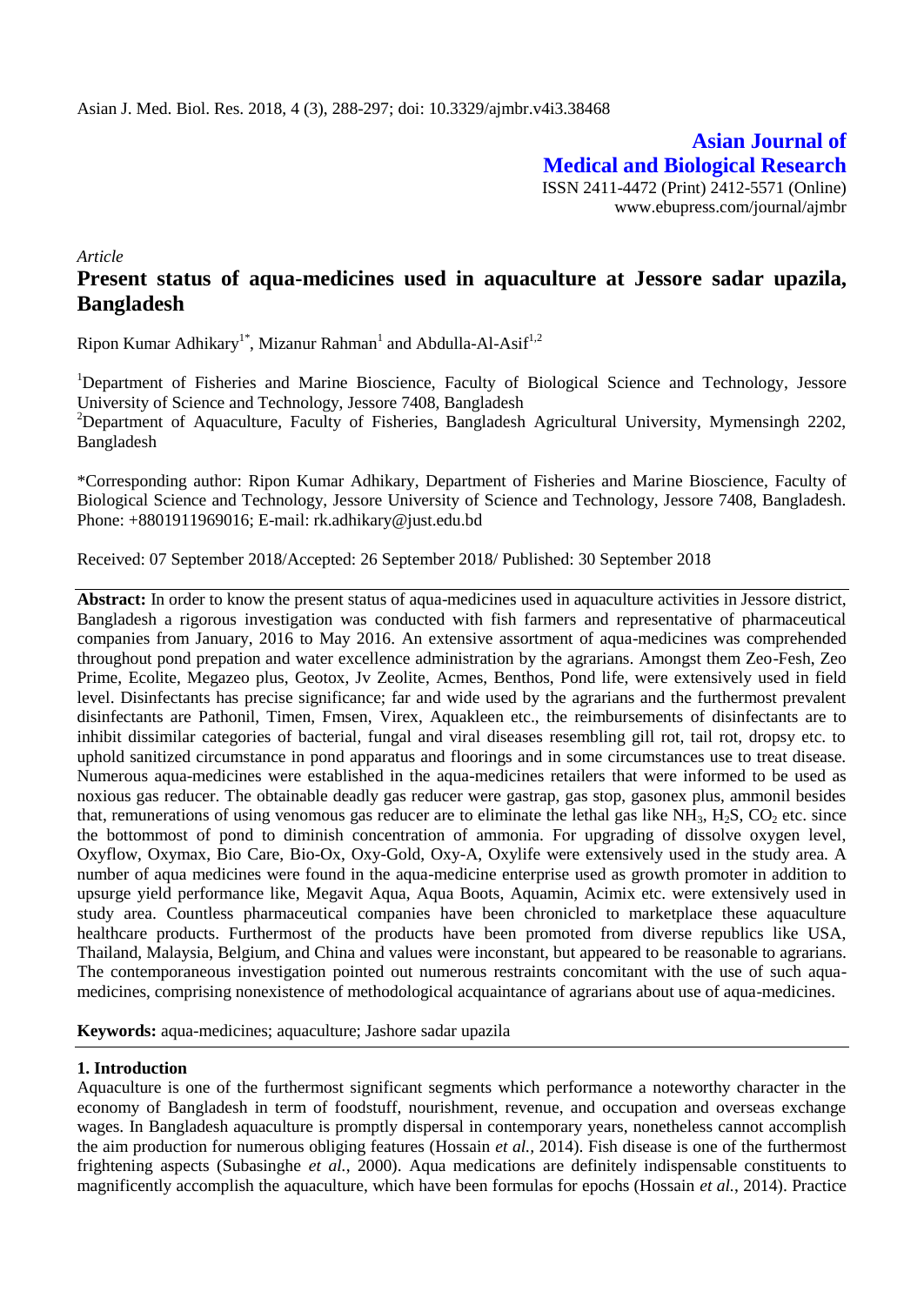of medications for the administration of aquaculture is extensively acknowledged. Efficacious aquaculture is nowadays contingent on the chemicals (Faruk *et al*[., 2008\)](file:///G:/Mizan/Aquaculture%20Drugs%20Used%20for%20Fish%20and%20Shellfish%20Health%20Management%20in%20the%20Southwestern%20Bangladesh.htm%231313302_ja%231313302_ja) which have been used in innumerable approaches for epochs [\(Subasinghe](file:///G:/Mizan/Aquaculture%20Drugs%20Used%20for%20Fish%20and%20Shellfish%20Health%20Management%20in%20the%20Southwestern%20Bangladesh.htm%2333279_bc%2333279_bc) *et al*., 1996). Aquaculture medicines are noteworthy constituents in well-being administration of aquatic creatures, pond manufacture, soil and water management, develop aquatic output, feed preparation, manipulation of reproduction, growth upgrade and dispensation and value addition of the ultimate product [\(GESAMP, 1997;](file:///G:/Mizan/Aquaculture%20Drugs%20Used%20for%20Fish%20and%20Shellfish%20Health%20Management%20in%20the%20Southwestern%20Bangladesh.htm%2372936_an%2372936_an) [Subasinghe](file:///G:/Mizan/Aquaculture%20Drugs%20Used%20for%20Fish%20and%20Shellfish%20Health%20Management%20in%20the%20Southwestern%20Bangladesh.htm%2333279_bc%2333279_bc) *et al*., 1996). A diversity of further medications is likewise used in aquaculture for health administration of fish distant from antibiotics. There are more than a few aqua medications used in aquaculture for healthiness management. These incorporated sodium chloride, formalin, malachite green, methylene blue, potassium permanganate, sumithion, cypermethrin, glutaradehyde and tryfliralin. [\(Phillips, 2000;](file:///G:/Mizan/Aquaculture%20Drugs%20Used%20for%20Fish%20and%20Shellfish%20Health%20Management%20in%20the%20Southwestern%20Bangladesh.htm%2346036_bc%2346036_bc) [Hasan and Ahmed, 2001;](file:///G:/Mizan/Aquaculture%20Drugs%20Used%20for%20Fish%20and%20Shellfish%20Health%20Management%20in%20the%20Southwestern%20Bangladesh.htm%2318419_bc%2318419_bc) [Brown and Brooks, 2002;](file:///G:/Mizan/Aquaculture%20Drugs%20Used%20for%20Fish%20and%20Shellfish%20Health%20Management%20in%20the%20Southwestern%20Bangladesh.htm%2333276_bc%2333276_bc) [DoF, 2002;](file:///G:/Mizan/Aquaculture%20Drugs%20Used%20for%20Fish%20and%20Shellfish%20Health%20Management%20in%20the%20Southwestern%20Bangladesh.htm%2372934_an%2372934_an) Sharmin *et al.*, 2016; Hossain *et al.*, 2016; Monir *et al.*, 2015; Faruk *et al*., 2005; Chowdhury *et al.*, 2015; Shabuj *et al.,* 2016; Yeasmin *et al.*, 2016; Rahman *et al.*, 2017 and Neowajh *et al.,* 2017). Additional widespread old-fashioned aqua-medicines encompassed Megazeo plus, oxy-aqua, paeicox ,Lisovit, Timcel, Raj-Fume, Oxytetracin, Eon fish vita , Bio-ox, Oralyte, Zeo-fish, Zeo-prime, Ecolite, etc. Tesmin, Emsen, Polgard, Virex, EDTA, Gypsum, Lime, Alum were used for the perseverance of pond soil, toxic gas remover and water superiority management. Oxyflow, Oxymax, Bio Care, Bio-Ox, Oxy-A, Oxy-Life are widely used to increase dissolve Oxygen Level. Aqua-C, Aqua Boost, Cevit-Aqua, Rena C,Vitax-C, are used to growth supporter. These are far and wide used to counterbalance acidity, upsurge total alkalinity, escalation hardness in the soil and water of grow out pond, condense turbidity in ponds, chalets divalent and trivalent metal cautions etc. Bangladeshi aquaculture is escalating swiftly besides inclinations of expending supplementary aqua-medicines in aqua-health management. Nethermost of the agrarians do not recognize the applicable dosage in addition procedures of application. It has been comprehended that agrarians were expending these aqua-medicines deprived of knowing their effectiveness. This is attributable to nonexistence of information concerning the contemporary eminence and penalties of aqua-medicines consuming in aqua-health management. Aquaculture practices are growing progressively in Bangladesh. Consequently, tendency of usage of aqua-medicines is correspondingly snowballing. Particular mutual compounds consist of sodium chloride, formalin, potassium permanganate, potash, copper compounds, malachite green, methylene blue etc. (Li *et al.*, 1996). Dealing by sodium chloride is a longstanding treatment for diseases of fish. It is customarily used for parasitic and fungal disease of fish. Formalin and malachite green are extensively used for peripheral parasitic disease and EUS of fishes. Potassium permanganate (KMnO4) is used for treatment of ponds water. It is virtuous for protozoan infiltrations on skin, gills and fins (Floyd, 1993). Frequently used elements in Bangladeshi aquaculture are lime, rotenone, innumerable formulas of inorganic and organic fertilizers, salt, dipterex, antimicrobials, potassium permanganate, copper sulphate, formalin, sumithion, melathion etc. Allowing for the overhead realities, the contemporaneous investigation was accompanied to categorize the varieties of aqua-medicines used in aquahealth administration and to distinguish persistence of using, applicable dosages and technique of application of aqua-medicine in fish culture at Jessore sadar upazila, Jessore, Bangladesh.

#### **2. Materials and Methods**

# **2.1. Study area and periods**

The study was carried out at Jessore sadar upazila (Chanchra union), Jessore, Bangladesh, coordinates 23°08'31.6"N 89°11'45.3"E from January, 2016 to May, 2016 to know the various types of aqua drugs and comical used for fish culture.

# **2.2. Target group**

Data was collected from different target groups such as commercial fish farmers, small scale fish farmers and chemical sellers.

#### **2.3. Methodology**

Data were gathered through questionnaire interview. The surveys was self-possessed of in cooperation barred and exposed arrangement of inquiry. A set of initial questionnaire was organized in which the foremost matter of questionnaire were the label of chemicals, active ingredients persistence of use, techniques of application and doses extent, cradle, possessions on environment, effect on healthiness and production output. For the interview, modest random sampling technique was tracked.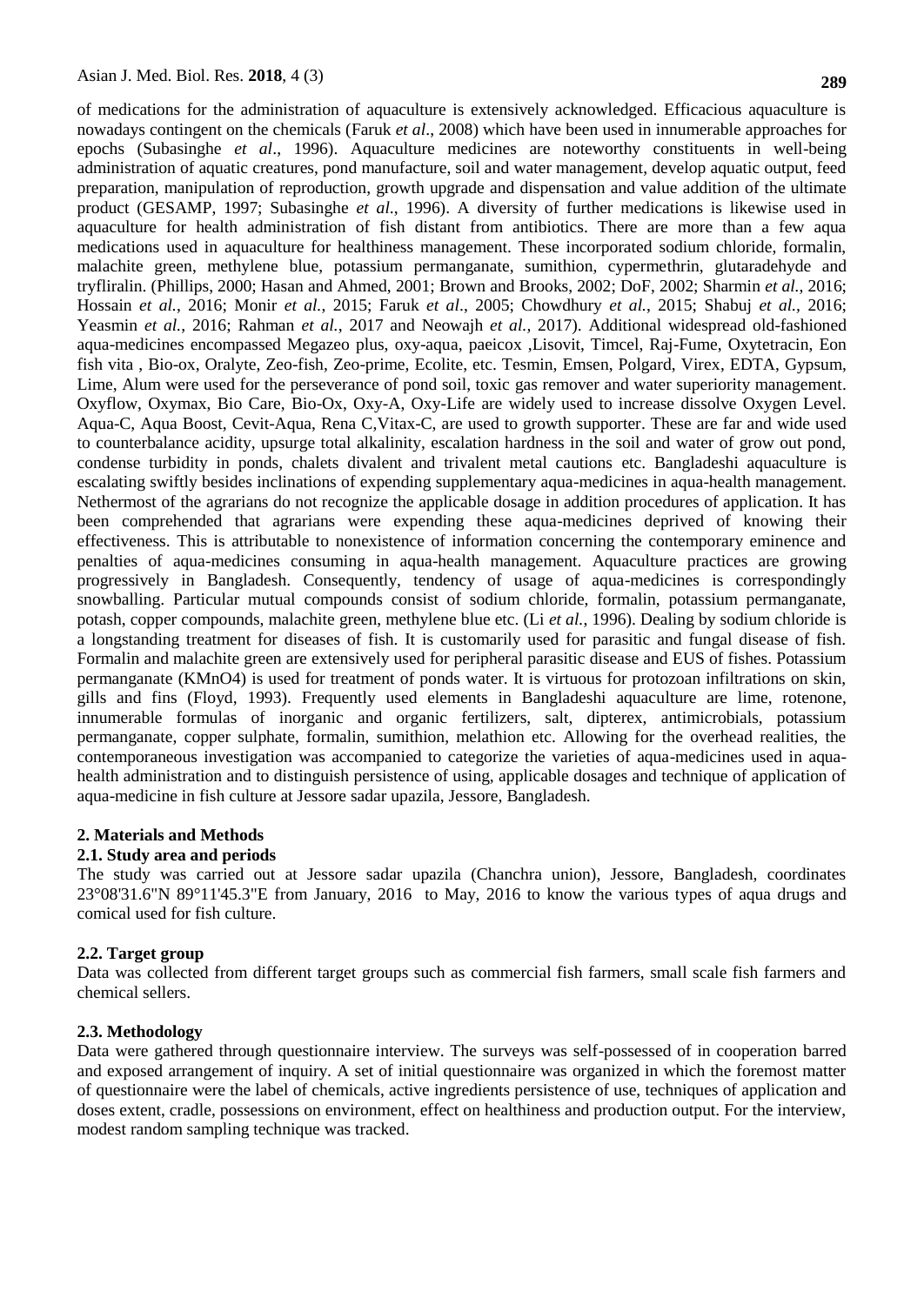# **2.4. Data collection**

## **2.4.1. Primary data collection**

Primary data were collected from different target groups to have an overall scenario of the aqua-medicines used in aquaculture activities in this area through questionnaire interview, PRA and FGD. Structured questionnaire was designed for 40 Fish farmers and 20 drug sellers.

## **2.4.2. Secondary data collection**

Secondary data was collection from different fishers related arranged from, endemic non-government organization, government agency such as; DoF, BFRI, DFO, UFO, Journals, Books etc.

## **2.5. Data analysis**

The data were analyzed using tabular and descriptive statistical techniques using MS Excel 2010 as well as the summary tables were prepared in accordance to the objective of the study.

# **3. Results**

## **3.1. Available zeolite in market**

The mixture of  $SiO_2$ ,  $A1_2O_3$ ,  $A1_2O_3$ , CaO etc. which form a minute pore and sponge like structure are called zeolite. Different types of toxic gases like  $NH_3$ ,  $H_2S$  and harmful pathogen become trapped in the pore of such compounds. A vast number of commercial zeolites are available in the market among them Zeo-Fresh, Zeo Prime, Ecolite, Megazeo plus, Geotox, JV Zeolite, Acmes, Benthod, Pond life were widely used in field level (Table 1).

| Sl. No | <b>Medicine name</b><br>Company name |                  | <b>Active Ingredient</b>                              | <b>Dosage</b>    | Price (Tk.) |
|--------|--------------------------------------|------------------|-------------------------------------------------------|------------------|-------------|
| 1.     | Zeo Fresh                            | Square           | $SiO2 Al2O3, Fe2O3 CaO$                               | 24 Kg/acre       | 45/Kg       |
|        |                                      |                  | MgO, Na <sub>2</sub> O, LOi,                          |                  |             |
| 2.     | Zeolite Gold                         | Fish tech        | $SiO2 Al2O3, Fe2O3 CaO$                               | 400-500 $g/dec$  | 55/Kg       |
|        |                                      |                  | MgO, Na <sub>2</sub> O,                               |                  |             |
| 3.     | Aqualite                             | Century          | $SiO2 Al2O3Fe2O3 CaO$                                 | 20-25 Kg/acre    | 50/Kg       |
|        |                                      |                  | $MgO, Na2O, K2O, TiO2$                                |                  |             |
| 4.     | Pond Lite                            | ACI              | $SiO2 Al2O3, Fe2O3 CaO$                               | 20-30Kg/acre     | 60/Kg       |
|        |                                      |                  | MgO, Na <sub>2</sub> O                                |                  |             |
| 5.     | Ecolite                              | Eon              | $SiO2 Al2O3, Fe2O3 CaO$                               | 7 Kg/33 dec      | 55/Kg       |
|        |                                      |                  | $MgO, Na2O, K2O, Mn, P$                               |                  |             |
| 6.     | Zeo prime                            | $Sk + F$         | $SiO2 Al2O3, Fe2O3 CaO$                               | 6-8 Kg/33dm      | 70/Kg       |
|        |                                      |                  | $MgO, Na2O, TiO2, K2O$                                |                  |             |
| 7.     | Geotox                               | <b>Novartis</b>  | $SiO2 Al2O3, Fe2O3 CaO$                               | 20-25Kg/100dm    | 55/Kg       |
|        |                                      |                  | MgO, Na <sub>2</sub> O                                |                  |             |
| 8.     | Mega Plus                            | Zeo ACI          | $SiO2Al2O3, Fe2O3CaO, MgO$                            | 25Kg/100dm       | 55/Kg       |
|        |                                      |                  | $Na2O$ , Mgo, Na <sub>2</sub> O, K <sub>2</sub> O, Mn |                  |             |
| 9.     | <b>JV</b> Zeolite                    | Eon              | $SiO2Al2O3Fe2O3 CaO, MgO$                             | $6-7/Kg/33$ dec  | 350/10 Kg   |
|        |                                      |                  | Na <sub>2</sub> O                                     |                  |             |
| 10.    | Benthod                              | <b>ACI</b>       | Organic manure, vitamin, Minaral                      | 100-150- $g/dec$ | 750/20Kg    |
| 11.    | Geotox                               | <b>Navarties</b> | $SiO2Al2O3, Fe2O3CaO, MgO$                            | $20-25$ Kg/dec   | 55/Kg       |
|        |                                      |                  | Na <sub>2</sub> O                                     |                  |             |
| 12.    | ACME's                               | <b>ACME</b>      | $SiO2 Al2O3, Fe2O3$                                   | $10-15$ Kg/acre  | 375/10Kg    |
| 13.    | Pond Life                            | Renata Ltd.      | Probiotics                                            | $200g/B$ igha    | 2100/Kg     |

#### **Table 1. Available zeolites in the study area along with dosage and price.**

#### **3.2. Available disinfectants in market**

The most popular disinfectants are Timsen, Pathonil, Emsen, Virex, Aquakleen in the study area (Table 2). The benefits of use of disinfectants in the ponds are to prevent different types of bacterial, fungal and viral diseases like gill rot, tail rot, dropsy etc. to maintain hygienic condition in pond equipment and floors and in some cases use to treat disease.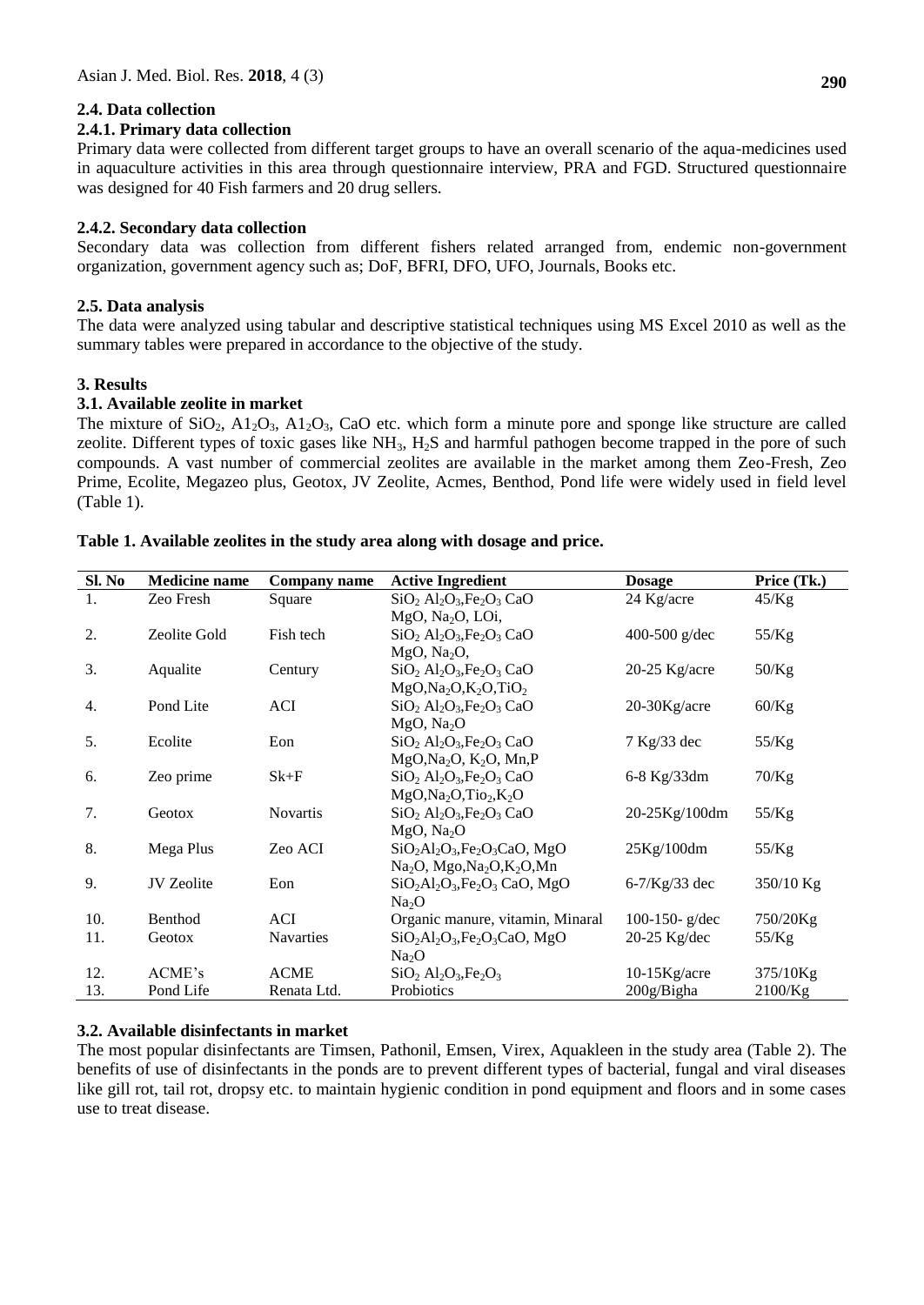| Sl. No      | <b>Medicine name</b> | <b>Company name</b> | <b>Active ingredient</b>            | <b>Dosage</b>   | Price (Tk.)  |
|-------------|----------------------|---------------------|-------------------------------------|-----------------|--------------|
| 1.          | Polgard              | Fish Tech BD        | 3Methyl, 4 Alkyl two chain          | 500ml/acre      | 460/200ml    |
|             |                      |                     | Brominates compounds                |                 |              |
| $2^{\circ}$ | Pathonil             | <b>ACI</b> Animal   | Alkyl dimethylbenzyl Ammonium       | 6ml/dec         | $265/100$ ml |
|             |                      | Health              | Chloride 80 %                       |                 |              |
|             |                      |                     | or (BKC) $80\%$                     |                 |              |
| 2.          | Virex                | <b>ACI</b> Animal   | Potassium Peroximono                | $100 - 150g/$   | $100/100$ g  |
|             |                      | Health              | sulphate 50%                        | 33 dec          |              |
| 3.          | Virofore             | Square              | Iodine 2.8%                         | 100ml/33dec     | 100/100ml    |
| 4.          | Aquak leen           | Square              | Tetrad sail Tri-methy Amonium       | $0.5 - 11/$ arc | 300/1        |
|             |                      |                     | Bromide, BKC                        |                 |              |
| 5.          | Timsen               | Eon                 | n-alkyl dimethyl benzyl             | $20$ g/33dec    | 260/50g      |
|             |                      |                     | ammonium                            |                 |              |
| 6.          | Emsen                | Ethical             | n-alkyl dimethyl benzyl             | $80$ g/33dec    | 255/50g      |
|             |                      |                     | ammonium chloride+stabilized urea   |                 |              |
|             | Ossi C               | Fish Tech           | Oxilinicacid, Betaglucan, Vitamin-C | 4-5 $g/Kg$ feed | 380/100g     |

**Table 2. List of available disinfectant in study area.**

#### **3.3. Available nontoxic gas reducer in market**

Usually toxic gas reducer are used to remove the toxic gas like  $NH<sub>3</sub>$ ,  $H<sub>2</sub>S$ ,  $CO<sub>2</sub>$ , etc. from the bottom of pond, to reduce concentration of ammonia and to remove off odor of water and create hygienic condition in pond. The available toxic gas reducer were gastrap, gas stop, gasonex plus, ammonil. The active ingredients of such medicines were mainly sodium lorile ether sulphate, aluminum hydroxide, silicon di oxide, bacillus subtilis, lactic acid etc. (Table 3).

**Table 3. List of available toxic gas reducer in market and field level.**

| Sl. No | <b>Medicine Name</b> | <b>Company Name</b>           | <b>Active Ingredient</b>                                          | <b>Dosage</b>                       | Price (Tk.) |
|--------|----------------------|-------------------------------|-------------------------------------------------------------------|-------------------------------------|-------------|
| 1.     | Gastrap              | <b>Square Pharmaceuticals</b> | Lactic acid Bacillus sp<br><b>Bacillus Subtillis</b>              | $200 \text{ mg/acre}$               | $3000$ /Kg  |
| 2.     | Gas stop             | Organic Pharmaceuticals       | Bacillus subtillis Al2 SiO2                                       | $500$ mg/acre,<br>3 Weeks           | $2500$ /Kg  |
| 3.     | <b>Gasonex Plus</b>  | Fish tech.                    | Na- lorile ether sulphate                                         | $200-400$ mg/Kg                     | 2950/Kg     |
| 4.     | Pond Dtox            | Fish tech.                    | Pracoccus pantotrophus                                            | 4ppm                                | $2800$ /Kg  |
| 5.     | Aqua Magic           | Fish tech                     | Azolabactor chorococum<br><b>Bacillus</b><br>subtilis.<br>Candida | $5$ Kg+100 g<br>Sugar $+250$ g rice | $2700$ /Kg  |
|        |                      |                               | utilis                                                            | bran mixed with<br>10 liter water   |             |
| 6.     | Ammo nil             | <b>Noverties</b>              | Yucca plant extract, Bacillus<br>subtillis, Candida utilis        | 100-200 $g/acre$                    | $2900$ /Kg  |
| 7.     | Bio-Aqua-50          | Eon animal health Co. Ltd.    | Yucca plant extract Saponin                                       | $60-70$ ml/33 dm                    | 2900/Kg     |
| 8.     | Yucca                |                               |                                                                   |                                     |             |

## **3.4. Aqua-medicine for improvement of dissolve oxygen level**

For improvement of dissolve oxygen level, Oxyflow, Oxymax, Bio Care, Bio-Ox, Oxy-Gold, Oxy-A, Oxylife were used (Table 4).

|  |  | Table 4. Aqua -medicine used to improve dissolve oxygen level. |  |
|--|--|----------------------------------------------------------------|--|
|  |  |                                                                |  |

| Sl. No | <b>Medicine Name</b> | <b>Company Name</b> | <b>Active Ingredient</b>     | <b>Dosage</b>      | Price (Tk.) |
|--------|----------------------|---------------------|------------------------------|--------------------|-------------|
| 1.     | Oxyflow              | <b>Novartis</b>     | $H_2O_2 10\%$                | General dose 250-  | $800$ /Kg   |
|        |                      |                     |                              | $350$ g/acre       |             |
| 2.     | Oxymax               | Eon                 | Calcium per oxide            | $250-300$ g/acre   | $360/500$ g |
| 3.     | Bio Care             | ACI                 | Sodium Lorile Ether Sulphate | 80-120 Ml/100 dec. | 300/L       |
| 4.     | Bio-Ox               | ACI                 | Sodium per carbonat          | $10g$ dec          | 475/Kg      |
| 5.     | $Oxy-A$              | Acme                | Sodium per carbonat          | $300/400$ g/acre   | 480/Kg      |
| 6.     | Oxylife              | Square              | $O2 Precursors, Prebio-$     | $400$ g/acre       | 610/Kg      |
|        |                      |                     | Tics, Detoxificant           |                    |             |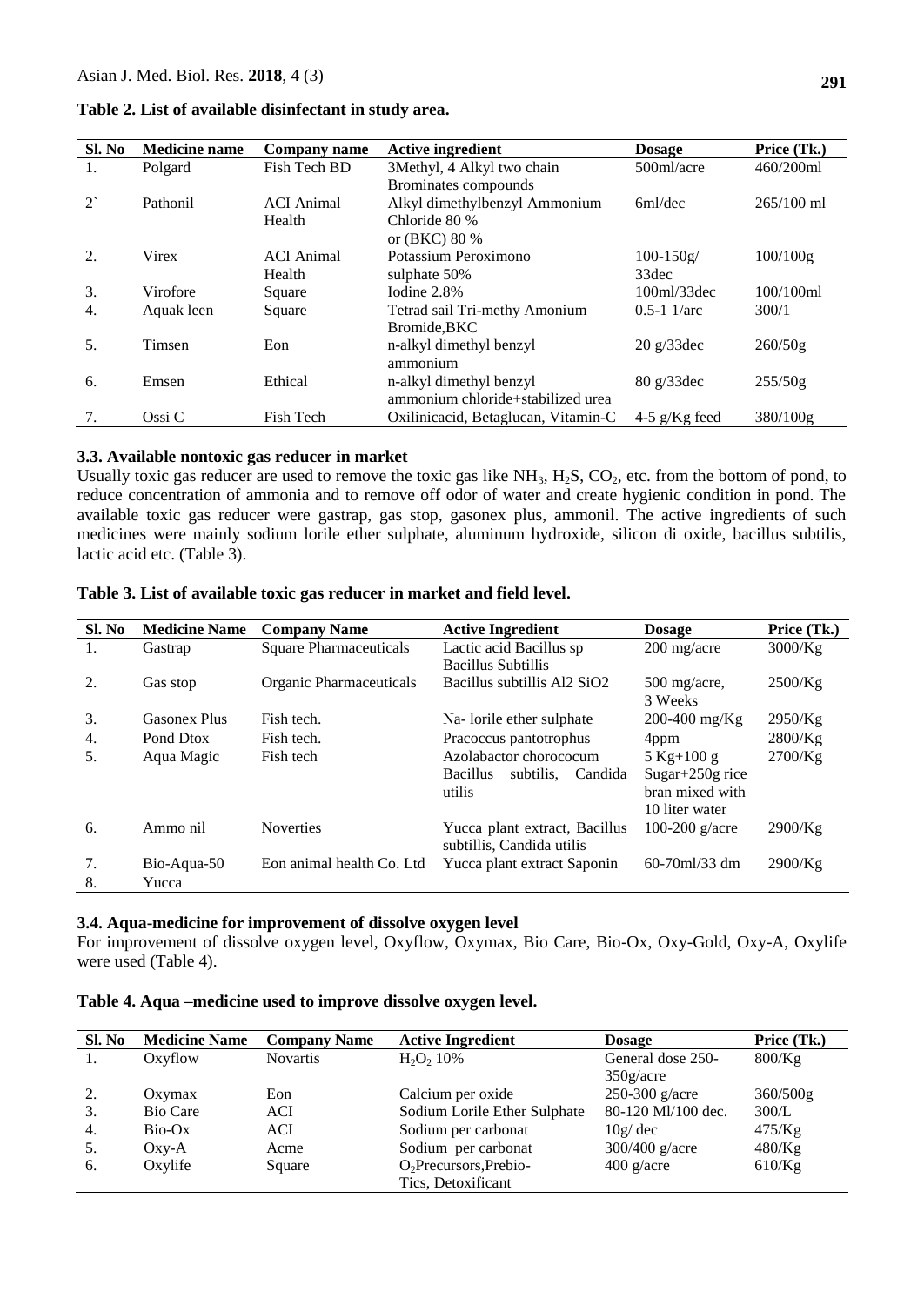## **3.5. Growth promoter available in market**

Several aqua medicines were found in the aqua-medicine company used as growth promoter as well as to increase production. Medicine like Megavit Aqua, Aqua Boots, Aquamin, Acimix, Super-fish, Aqua-C, Cevit-Aqua, Square Aquamix, Panvit-Aqua, Cp-Vet WSP, E-Vet plus, Vitamix F-Aqua, Rena-WS, RenaC, Rena Fish, Vitax-C, Vitax-ES, Charger Gel and Bio-Permix (Gold) were used (Table 5).

| Sl. No | <b>Medicine Name</b> | <b>Company Name</b> | <b>Active Ingredient</b>    | <b>Dosage</b>          | Price (Tk.) |
|--------|----------------------|---------------------|-----------------------------|------------------------|-------------|
| 1.     | Aqua-C               | <b>ACI</b>          | Vitamin C Bp 50g            | 2-4 $g/Kg$ feed        | $100/100$ g |
| 2.     | Aqua Bosst           | <b>Novartis</b>     | Organic acid, Beta, Glucan, | $500$ g/ ton feed      | 580/Kg      |
|        |                      |                     | Manna, Oligosaccharide      |                        |             |
| 3.     | Cevit-Aqua           | Square              | L-Ascorbic acid 990 mg      | $2-3$ g/Kg feed        | 210/100g    |
| 4.     | E-Vet plus           | <b>ACME</b>         | VitE100mg, Selenium.5mg     | 5ml/Kg feed            | 385/500ml   |
| 5.     | Vitamix F- Aqua      | <b>ACME</b>         | Vit A, D, E, B Folic acid   | $1 \frac{g}{Kg}$ feed  | 280/Kg      |
|        |                      |                     | Ca, Mg, P, Fe, Cu etc       |                        |             |
| 6.     | Rena C               | Reneta              | Ascorbic acid 99g           | $1-2g/Kg$ feed         | 1725/Kg     |
| 7.     | Vitax-C              | Eon                 | VitC Bp 100mg/g powder      | 1-2 $g/2$ -3 $Kg$ feed | $200/100$ g |
| 8.     | Bio- Premix(gold)    | Fish Tech           | Vit A, B, D, E, C, K        | 100-150 g/100 Kg feed  | 360/Kg      |

# **3.6. Antibiotics used for fish disease treatment**

Most farmers used Oxysentin 20% Captor, Acimox (vet) power, Aquamycine, Oxy-Dox-F 100, Oxy-D Vet, Renamycin Soluble Powder, Moxilin Vet WSP, Tetravet WSP, Doxy-A Vet WSP for disease treatment (Table 6).

| Table 6. Available antibiotics for disease treatment. |  |
|-------------------------------------------------------|--|
|-------------------------------------------------------|--|

| Sl. No | <b>Medicine name</b> | Company name    | <b>Active ingredient</b> | <b>Dosage</b>        | Price (Tk.) |
|--------|----------------------|-----------------|--------------------------|----------------------|-------------|
| 1.     | Aquamycine           | ACI             | Oxytetracyclin HCL25%    | $1-2$ g/Kg feed      | 70/100g     |
| 2.     | $Oxy$ -Dox-F100      | <b>ACI</b>      | Oxytetracyclin HCL       | 1-2 $g/Kg$ feed      | 150/100g    |
|        |                      |                 | $20\% + \text{Doxyc}$    |                      |             |
| 3.     | Oxysentin 20%        | <b>Novartis</b> | Oxytetracyclin HCL 200mg | 100-200 g/100Kg      | $840/1$ Kg  |
| 4.     | Renamycin            | Reneta Ltd.     | Oxytetracyclin 200 mg    | 50 mg/Kg body wt.    | 72/100g     |
|        | Soluble powder       |                 |                          |                      |             |
| .5.    | Oxy-d-D Vet          | Eon             | Oxytetracyclin 20%       | $5-10$ g/Kg body wt. | 172/100g    |
|        |                      |                 | Doxycyclin 10%           |                      |             |

#### **3.7. Available aqua-medicines and market share of companies in the study area**

Several medicines are available and their mode of use is also different which varies from company to company. Use of drugs and popularization assessment and percentages stated Table 7 and Table 8.

**Table 7. Popular aqua-medicines in field level in use.**

| Sl. No | <b>Medicine Name</b> | <b>Company Name</b> | <b>Number of fish farmers</b><br><b>Questioned</b> | Number of<br><b>Responded</b> | Percent<br>responded |
|--------|----------------------|---------------------|----------------------------------------------------|-------------------------------|----------------------|
| 1.     | <b>Zeolite</b>       |                     |                                                    |                               |                      |
|        | Zeo-fresh            | Square              | 40                                                 | 6                             | 15                   |
|        | Zeo-prime            | $SK+F$              | 40                                                 | 10                            | 25                   |
|        | Mega-zeo plus        | <b>ACI</b>          | 40                                                 | 20                            | 50                   |
|        | Zeo-lite gold        | Fish tech           | 40                                                 | 4                             | 10                   |
| 2.     | <b>Disinfectants</b> |                     |                                                    |                               |                      |
|        | Timsen               | Eon                 | 40                                                 | 20                            | 50                   |
|        | Emsen                | Ethical             | 40                                                 | 4                             | 10                   |
|        | Virex                | <b>ACI</b>          | 40                                                 | 10                            | 25                   |
|        | Aquakleen            | Square              | 40                                                 | 6                             | 15                   |
| 3.     | Toxic gas reducer    |                     |                                                    |                               |                      |
|        | Gas trap             | Square              | 40                                                 | 8                             | 20                   |
|        | Bio-aqua             | Eon                 | 40                                                 | 6                             | 15                   |
|        | Ammonil              | <b>Noverties</b>    | 40                                                 | 20                            | 50                   |
|        | Pond Dtox            | Fish tech           | 40                                                 | 6                             | 15                   |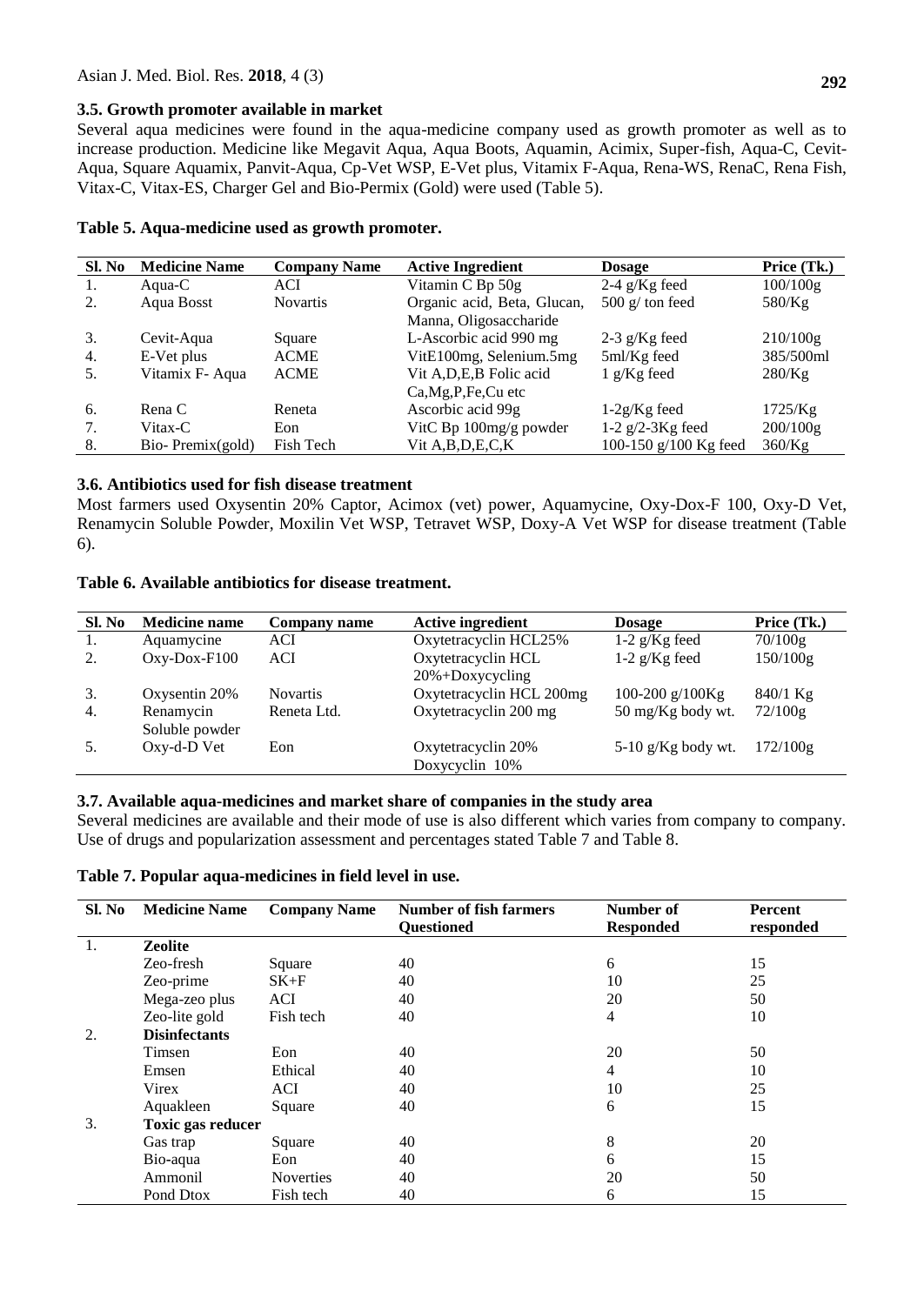| Sl. No | <b>Medicine Name</b>           | <b>Company Name</b> | <b>Number of fish farmers</b> | Number of        | Percent   |
|--------|--------------------------------|---------------------|-------------------------------|------------------|-----------|
|        |                                |                     | <b>Ouestioned</b>             | <b>Responded</b> | responded |
| 4.     | <b>Improve dissolve oxygen</b> |                     |                               |                  |           |
|        | Oxyflow                        | <b>Novartis</b>     | 40                            | 12               | 30        |
|        | Bio Care                       | <b>ACI</b>          | 40                            | 4                | 10        |
|        | $Bio-Ox$                       | <b>ACI</b>          | 40                            | 20               | 50        |
|        | Oxy-life                       | Square              | 40                            | 4                | 10        |
| 5.     | <b>Growth promote</b>          |                     |                               |                  |           |
|        | Cevit-Aqua                     | Square              | 40                            | 12               | 30        |
|        | Rena C                         | Reneta              | 40                            | 12               | 30        |
|        | Vitax-C                        | Eon                 | 40                            | 10               | 25        |
|        | Bio-premix                     | Fish tech           | 40                            | 6                | 15        |

| Table 8. Number of products of different pharmaceutical companies. |  |  |  |  |
|--------------------------------------------------------------------|--|--|--|--|
|--------------------------------------------------------------------|--|--|--|--|

| SI No. | <b>Company Name</b>    | Number of products | Products $(\% )$ |
|--------|------------------------|--------------------|------------------|
|        | ACI                    | 18                 | 12.00            |
|        | Rals Agro              | 12                 | 8.00             |
|        | <b>Novartis</b>        |                    | 4.66             |
| 4      | Eon                    | 9                  | 6.00             |
|        | Fish Tech              | 17                 | 11.33            |
| 6      | Square                 | Q                  | 6.00             |
|        | Advanced animal health | 8                  | 5.33             |
| 8      | The ACME               | 12                 | 8.00             |
| 9      | Organic                | 13                 | 8.60             |
| 10     | Other 10 companies     | 46                 | 30.08            |

#### **3.8. Problems associated with the use of aqua-medicines**

During the present study some problems were identified like, aqua-medicines may persists and retaining their biocidal properties in aquatic system for longer period; it may create problem for non-target species; over doses may create toxicity problem of water; major concern the use of antibiotics in aquaculture involve the development and transfer of drug resistance to pathogenic bacteria from farm animal to human; lack of technical knowledge of fish farmers about the use of aqua-medicines; and lack of knowledge of fish farmers about residual effect and withdrawal period of aqua-medicines.

#### **4. Discussions**

For water quality improvement a number of traditional as well as aqua drugs were recorded in the market such as Geotox, JV Zeolite, Mega Zeo, Bio Aqua-50, Acme's Zeolite, Benthod, Ammonil, Aquakleen, Gastrap, Biomin Pond Life, Biomin Aquaboost, Zeolite Gold, Polgard+ and PondDtox were used. Faruk *et al*. (2008) also found drugs like Geotox, JV Zeolite, Mega Zeo, Lime, Bio Aqua and Acme's Zeolite used for improving water quality. Ali (2008); Mishra *et al.* (2017a); Ahmed *et al.* (2015); Chowdhury *et al.* (2015); Hasan *et al.* (2015); and Rahman (2011) observed slightly different types of chemicals used for improving water quality of fish ponds like Geotox, Green Zeolite, Lime, Pontox Plus, Mega Zeo, Benzo, Zeocare, Bio aqua, Bis Zeolite, Super-Zeolite, Bio-Tuff, Acme's Zeolite, Aquazet, Fish Grow and biolite Plus. Moreover, chemicals like Urea, TSP, cow-dung and MP used mainly for increasing primary productivity in the fish ponds. Disinfectants are widely used in many sphere of aquaculture. They are mainly used to disinfect Pond and other equipment. It also used as disease treatment in some case. The chemicals widely used as disinfectants in aquaculture in Jessore district include Formalin, lime, Bleaching powder, Ossi C, timsen, Virex, Polgard Plus, Eraprim vet and GPC-8. Rahman (2011); Chowdhury *et al.* (2015); Miah *et al.* (2016); Rahman *et al.* (2017); Hossain *et al.* (2018) and Rahman *et al.* (2015); observed that disinfectans were Polgard Plus, Bactisal, Virex, Biogaurd, Lenocide, timsen, Emsen, Aqua Cleaner Plus, formalin and bleaching Powder. Toxic gas reducer is widely used in many sphere of aquaculture. They are mainly used to toxic gas reducer Pond and other equipment. It also used as disease treatment in some case. The chemicals widely used as toxic gas reducer in aquaculture in Jessore district. Included gas trap, gas stop, pond D tox, Aqua magic, Ammolin Nil. Rahman (2011); Chowdhury *et al.* (2015); Dipu *et al.* (2014); Chowdhury *et al.* (2012); Rasul *et al.* (2017) and Islam *et al.* (2017b) observed that disinfectants were gas trap, gas stop, pond D tox, Aqua magic. To increase dissolve oxygen in fish ponds farmers of the investigated areas used several chemicals like Oxyflow, Oxymax, Bio Care, Bio- Ox, Oxy-Gold, Oxy-A and Oxylife. Rahman (2011); Mishra *et al.* (2017b); Pathak *et al.* (2000); Chowdhury *et al.* (2015);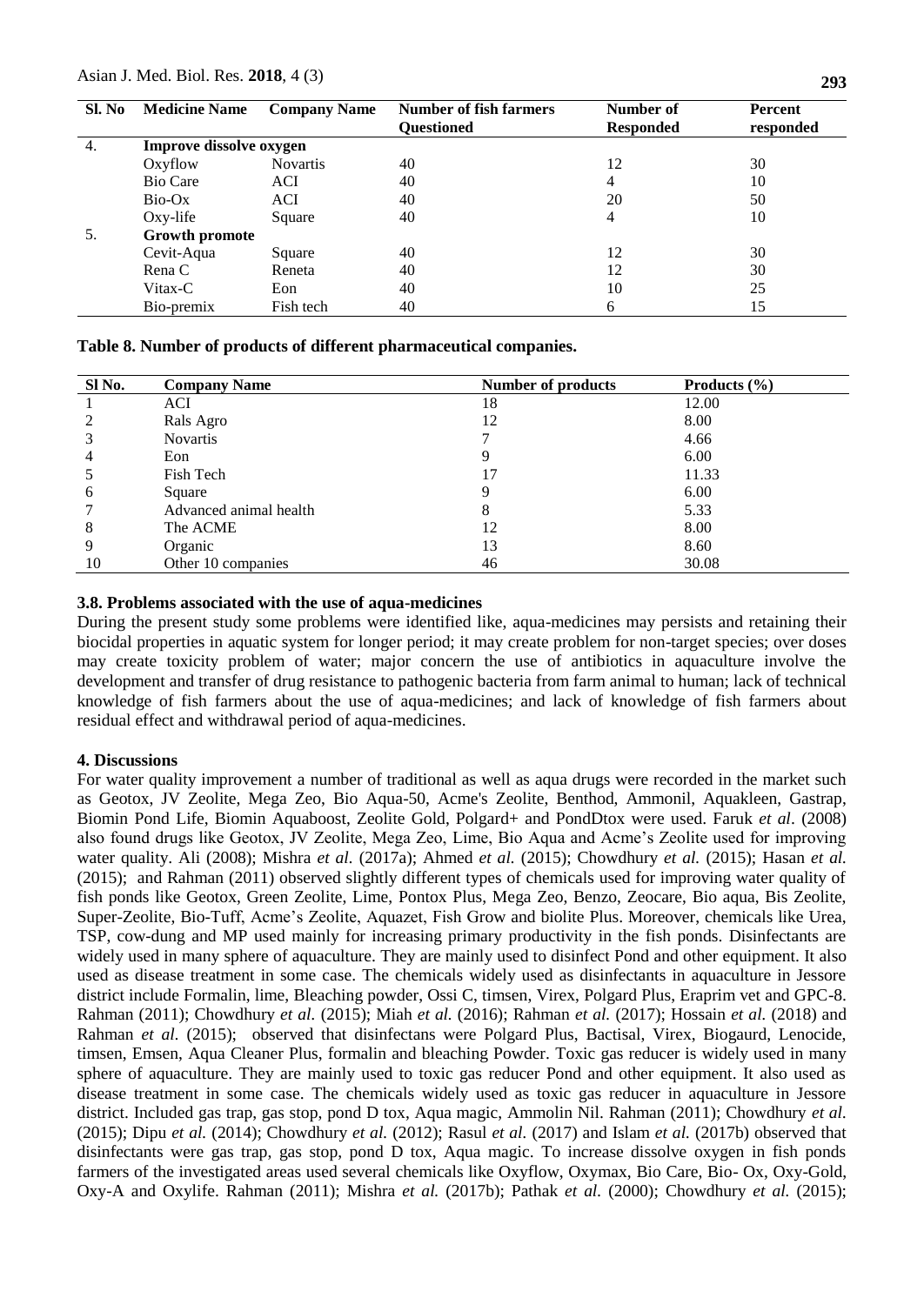Rahman (2011) and Rahman (2013); observed that aqua drugs like Oxy-Gold, Oxylife, Bio Care, Oxy Plus, Pure Oxy, Oxymax and Oxy flow were used to increase dissolve oxygen. According to local agents of Novartis Pharmaceuticals Ltd., Eon Animal health Products Ltd., ACI Animal Health and Square Ltd., Oxyflow, Oxymax, Bio- Ox and Oxylife are used to remove hardness and poisonous gases from pond. To increase the growth of pond fish's farmers of the study areas used several growth promoter such as Aquamin, Acimix Superfish, Aqua-C, Megavit-Aqua, Aqua Boost, Cevit-Aqua, Square Aquamix, Panvit-Aqua, Cp-Vet WSP, E-Vet Plus, Vitamix FAqua, Rena-WS, Rena C, Rena Fish, Timsen, Vitax-C, Vitax-ES, Charger Gel and Bio-Permix(gold). The active ingradients of the mentioned products are Vitamin, Mineral, Amino Acid, Organic acid, β-Glucan, Binder, Aloe Vera and Multivitamin. Ali (2008); Chowdhury *et al.* (2015); Hossain *et al.* (2014); Sharker *et al.* (2014) and Islam *et al.* (2014) observed Aqua drugs like Megavit Aqua, Aqua Boost, Orgavit Aqua, Vitamin Premix, Aqua Savor, Grow Fast, Diginex, Aqua, Fibosol, Aqua Grow-P, Vitamix F Aqua, Cevit Vet, diamond Fish, AQ Grow-G, Nature Aqua GP, ACmix Super-Fish and Aquamin Powder with the active ingredients include Vitamin, Mineral, Amino Acid, Organic acid, β-Glucan, Binder, Aloe Vera and Multivitamin were used as growth promoter. Rahman (2011); Anwar (2014) beside Alam and Rashid (2014) was observed that aqua drugs used as growth promoter were charger Gel, Aqua Boost, Bio-Grow and Grow Fast. The entire growth promoter played a vital role for rapid growth of fishes. According to chemical sellers of study area aqua Boost and AC Mix Super-Fish also used toprevent diseases in fish. Faruk *et al.* (2008) observed that Aqua Boost and AC Mix Super-Fish also had disease preventing ability in fishes. About Five antibiotics with different trade names were used by the farmers in the study areas such as Aquamycine, Oxy-Dox-F 100, Captor, Oxysentin 20%, Doxy-A Vet WSP, Tetravet WSP, Moxilin Vet WSP, Renamycin Soluble Powder and Oxy-D Vet. A number of authors also reported similar conditions about the use of antibiotics in aquaculture of Bangladesh. (Phillips, 1996; Brown and Brooks, 2002; Faruk *et al.*, 2005 Chowdhury *et al.*, 2015; Rodgers and Furones, 2009; FAO/OIE/WHO 2006; Sekkin and Kum, 2011; Amit *et al.*, 2017; ICAR 2016). According to the evidence of brochure delivered by animal health products above antibiotics were effective against bacterial diseases. Monsur (2012) observed that farmers used various aqua drugs and chemicals such as Geotox, Mega Zeo, Lime, Bio Aqua, Timsen, Efinol, Polagard Plus, Oxyflow, Oxy-A, Potash, salt, Chapter, Megavit Aqua, Aqua Boost and ACmix Super-Fish against fish diseases and health problems of their cultured fishes. MacMillan (2001) mentioned that antibiotics should be used only for the treatment of bacterial diseases. In a questionnaire interview, local agent of Novartis Animal Health mentioned that some of above antibiotics like Oxysentin 20%, Captor were also effective against EUS. Ali (2008) and Rahman (2011) also that antibiotic like Oxysentin 20%, orgacycline 15% were effective against EUS. Antibiotics were most effective when administrated at the early stage of disease. Aoki *et al.*, (1990) also found that antibiotics were most likely to be effective when administrated at the early stage of a disease. Uses of antibiotics are responsible for environmental pollution and affected human health due to drug residues. Burridge *et al.* (2008) observed that use of antibiotics for aquatic animals might not only initiate environmental pollution problem but also affected human health due to drug residues. Disease is a foremost common incident in aquaculture, whereas Adhikary *et al.* (2018); Islam *et al.* (2017a); Asif and Habib (2017) remarks disease is the main problem of their respective research area. The constrains found in this investigation were biocidal properties in aquatic system; cause irritation for non-target species; excess doses; development and transmission of drug confrontation; nonexistence of methodological awareness about the usage of aqua-medicines; and lack of about residual effect and withdrawal period which is similar with the Vaumik *et al.* (2017); Zaman *et al.* (2017); Faruk *et al.* (2018) study.

## **5. Conclusion**

The current study on aqua-medicine pointed out several hitches of using aqua-medicines. Unfortunately little attention has been paid on the documentation of aqua-medicines. As a result, there is a lack of information regarding the impact of those aqua-medicines. However, respective authority, policy maker, scientist and researcher should work together to reduce the negative impact of aqua-medicines.

#### **Conflict of interest**

None to declare.

#### **References**

Adhikary RK, S Kar, A Faruk, A Hossain, MNM Bhuiyan and AA Asif, 2018. Contribution of aquaculture on livelihood development of fish farmer at Noakhali, Bangladesh. Asian-Austra. J. Biosci. Biotech., 3: 106- 121.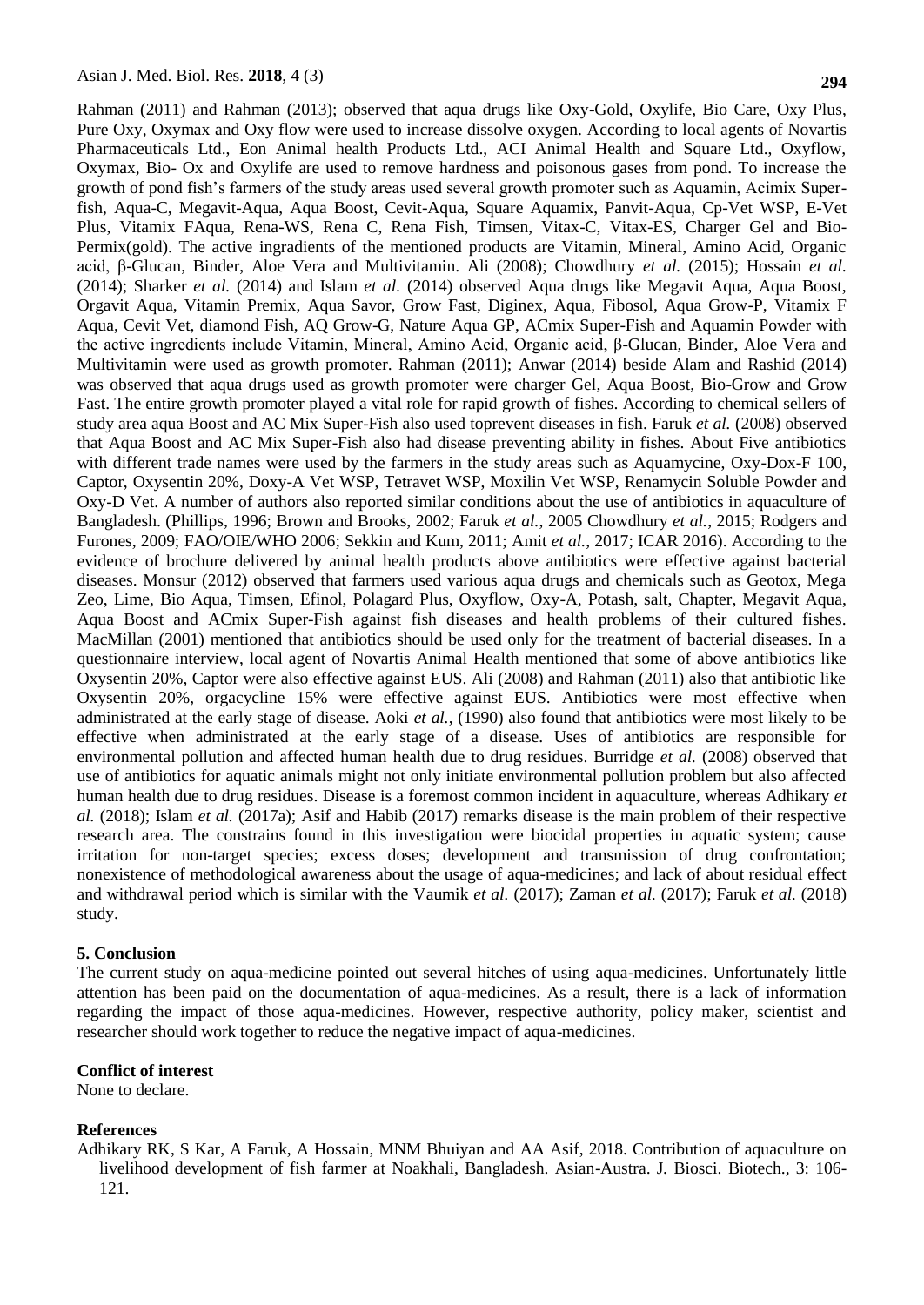- Ahmed GU, MN Alam and MM Rahman, 2015. Impact of aqua drugs and chemicals on the recoveries of fish diseases and total fish production in Sherpur region of Bangladesh. Asian J. Med. Biol. Res., 1: 600-606.
- Alam MA and MM Rashid, 2014. Use of aqua-medicines and chemicals in aquaculture in Shatkhira district, Bangladesh. IOSR J. Pharm. Biol. Sci., 9: 05-09.
- Ali MM, 2008. Study on the Chemicals and Antibiotics used in Aquatic Animal Health Management, An M.S. Thesis, Department of Aquaculture, Bangladesh Agricultural University, Mymensingh. pp. 1-54.
- Amit R, NP Sahu, G Subodh, M Aklakur, 2017. Prospects of medicated feed in aquaculture. Nutri. Food Sci. Int. J., 3: 555617.
- Anwar MA, 2014. Aqua drugs and chemicals used in aquaculture in Jamalpur sadar upazilla. MS Thesis, Department of Aquaculture, Bangladesh Agricultural University, Mymensingh. pp. 1-47.
- Aoki T, T Umeda, K Takami, T Kitao, K Saitanu, A Chongthaleong, and P Punyaratababdhu, 1990. Drug resistant *Aeromonas hydrophild* in Thailand. In: Hirano R, Hanyu, I., (Editors), The Second Asian Fisheries Forum. pp. 693-696.
- Asif AA and MAB Habib, 2017. Socio-economic condition of fish farmers of Jhikargachha upazila in Jessore district, Bangladesh. Asian J. Med. Biol. Res., 3: 462-475.
- Brown D, A Brooks, 2002. A survey of disease impact and awareness in pond aquaculture in Bangladesh, the Fisheries and Training Extension Project- Phase 11. In: Primary aquatic animal health care in rural, small scale and aquaculture development. Arther JR, MJ Phillips, RP Subasinghe, MB Reantaso and IH MacRae, (Editors).FAO Fisheries Technology Paper, 406. pp. 85-93.
- Burridge LE, K Haya, FH Page, SL Waddy, V Zitko and J Wade, 2008. The lethality of cypermethrin formulation Excised to larval and post-larval stages of the American lobster (Homarusamericanus). Aquaculture, 182: 37-47.
- Chowdhury AA, MS Uddin, S Vaumik and AA Asif, 2015. Aqua drugs and chemicals used in aquaculture of Zakigonj upazilla, Sylhet. Asian J. Med. Biol. Res., 1: 336-349.
- Chowdhury AKJ, D Saha, MB Hossain, M Shamsuddin and MH Minar, 2012. Chemicals used in freshwater aquaculture with special emphasis to fish health management of Noakhali, Bangladesh. African. J. Bas. App. Sci., 4: 110-114.
- Dipu MRK, MBR Chowdhury, MA Al Imran, MA Quaiyum and MTU Zaman, 2014. Therapeutic performances of some selected aqua drugs. Journal of Fish., 2: 135-140.
- DoF, 2002.Fish Fortnight Compendium, Department of Fisheries, Matsha Bhaban, Dhaka. pp. 44-45.
- FAO/OIE/WHO, 2006. Antimicrobial use in aquaculture and antimicrobial resistance. Expert consultation on antimicrobial use in aquaculture and antimicrobial resistance, Seoul, Republic of Korea. pp.13–16.
- Faruk A, A Hossain, AA Asif, MNM Bhuiyan and MJ Sarker, 2018. Culture and management techniques of Vietnamese Koi. Asian-Austra. J. Biosci. Biotech., 3: 93-105.
- Faruk MAR, MM Ali and ZP Patwary, 2008. Evaluation of the status of use of chemicals and antibiotics in freshwater aquaculture activities with special emphasis to fish health management. J. Bangladesh Agril. Univ., 6: 381–390.
- Faruk MAR, N Sultana and MB Kabir, 2005. Use of chemicals in aquaculture activities in Mymensingh area, Bangladesh. Bangladesh J. Fish., 29: 1-10.
- Floyd RF, 1993. The Veterinary Approach to Game Fish. Pergamon Press. pp. 395-408.
- GESAMP, 1997. (IMO/FAO/UNESCO/IOC/WMOAVHO/IAEA/UN/UNEP Joint Group of Experts on the Scientific Aspects of Marine Environmental Protection), 1997, Reducing environmental impacts of coastal aquaculture. Rep. Stud-GESAMP, 47. pp. 35.
- Hasan MR and GU Ahmed, 2002. Issues in Carp Hatcheries and Nurseries in Bangladesh, with Special Reference to Health Management. In:Primary Aquatic Animal Health Care in Rural, Small-Scale, Aquaculture Development. (eds by Arthur JR, MJ Phillips, RP Subsinghe, MB Reantaso and IH MacRae), FAO Fisheries Technological Paper No. 406, pp. 147-164.
- Hasan MT, GU Ahmed, MM Rahman and MN Alam, 2015. Study on the effect of aquaculture-drugs and chemicals on health and production of prawn (*Macrobrachium rosenbergii*) in Narail, Bangladesh. Asian J. Med. Biol. Res., 1: 89-94.
- Hossain MK, MS Haq, BK Chawkraborty, MT Hasan and SK Mazumder, 2014. Present status of aquamedicines used for fish culture at shantahar and Adamdighi of Bogra district, Bangladesh. IOSR J. Env. Sci. Tox. Food Tech., 8: 37-42.
- Hossain S, MI Miah, MS Islam and M Shahjahan, 2016. Changes in hepatosomatic index and histoarchitecture of liver in common carp exposed to organophosphate insecticide sumithion. Asian J. Med. Biol. Res., 2:164- 170.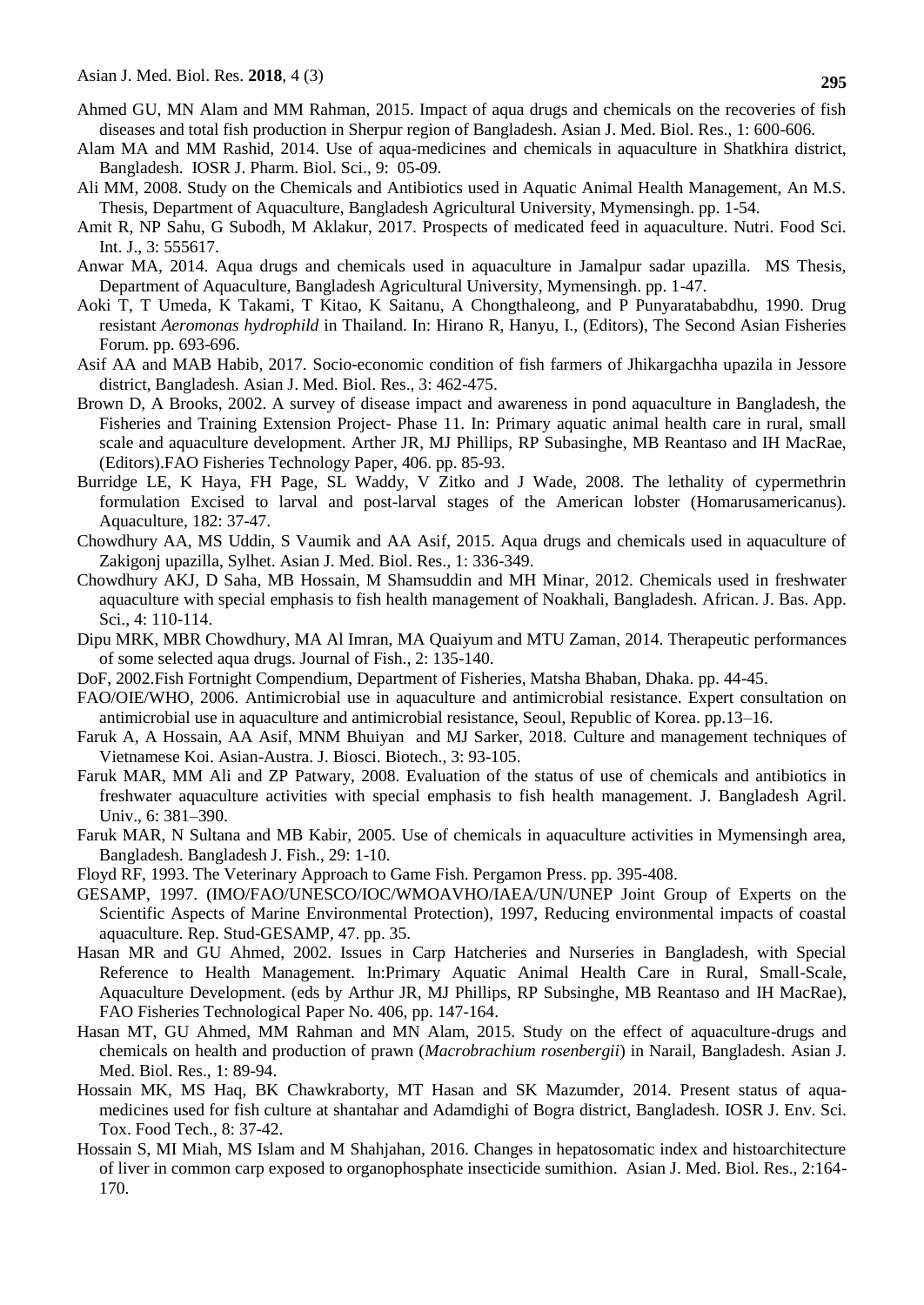- Hossain SMS, S Sultana, M Kabiraj and SR Dey, 2018. Recent scenario of application of aqua drugs and chemicals in fish and shell fish health management in southwestern region of Bangladesh. Int. J. Fish. Aqua. Stud., 6: 203-210.
- ICAR, 2016. Responsible use of antimicrobials in Indian aquaculture: opportunities and challenges. Central Institute of Brackishwater Aquaculture, Chennai, Tamil Nadu, India pp. 44.
- Islam FMK, AA Asif, M Ahmed, MS Islam, B Sarker, MA Zafar and M Rahman, 2017a. Performances of resource poor households in aquaculture practices in sadar upazila, Meherpur, Bangladesh. Int. J. Fish. Aqua. Stud., 5: 281-288.
- Islam MA, MA Islam, MM Rahman, SA Haque and M Kamal, 2017b. Optimization of safety doses of some commercially used water quality management related aqua drugs in Bangladesh for survivability test of rohu (*Labeo rohita*) in aquarium condition. Imp. J. Interdis. Res., 3: 1701-1708.
- Islam MA, MN Hasan, Y Mahmud, MS Reza, MS Mahmud, M Kamal and S Siddiquee, 2014. Obtainable drugs for fish hatchery operation and grow-out ponds in Bangladesh. Ann. Res. Rev. Biol., 4: 1036-1044.
- MacMillan JR, 2001. Aquaculture and antibiotic resistance: a negligible public health risk? W. Aquacul., 32: 51-68.
- Miah MI, Sayedatunnesa, DK Mondal, GU Ahmed and MM Rahman, 2016. Use of aqua drugs and chemicals in the fish farms of Katiadi, Kishoreganj. Int. J. Multidis. Res. Dev., 3: 27-31.
- Mishra SS, R Das, BK Das, P Choudhary, R Rathod, BS Giri, J Debbarma, SN Sahoo, A Barua, A Sahu, PKPatil and P Swain, 2017a. Status of aqua-medicines, drugs and chemicals use in India: A survey report. J. Aquac. Fishe., 1: 004.
- Mishra SS, R Das, P Choudhary, J Debbarma, SN Sahoo, A Barua, A Sahu, PKPatil and P Swain, 2017b. Prevalence of fish and shrimp diseases and use of various drugs and chemicals in Indian aquaculture for disease management. J. Fish Aqua Dev: JFAD-129.
- Monir MS, MAU Doulah, MK Rahman, JN Akhter and MR Hossain, 2015. Effect of cypermethrin on the histoarchitecture of gills and liver of a freshwater catfish*, Pangasianodon hypophthalmus*. Asian J. Med. Biol. Res., 1: 641-647.
- Monsur A, 2012. Use of aqua drugs and chemicals in aquaculture of Jamalpur and Sherpur region, MS Thesis, Department of Aquaculture, Bangladesh Agricultural University, Mymensingh. pp. 1-68.
- Neowajh MS, MM Rashid, AA Asif, MA Zafar and A Hossain, 2017. Effects of chemotherapeutics against experimentally injured stinging catfish *Heteropneustes fossilis*. Asian J. Med. Biol. Res., 3: 476-487.
- Pathak SC, SK Ghosh and K Palanisamy, 2000. The use of chemicals in aquaculture in India. In: J. R. Arthur, C. R. Lavilla-Pitogo, & R. P. Subasinghe (Eds.) Use of Chemicals in Aquaculture in Asia : Proceedings of the Meeting on the Use of Chemicals in Aquaculture in Asia 20-22 May 1996, Tigbauan, Iloilo, Philippines. Tigbauan, Iloilo, Philippines: Aquaculture Department, Southeast Asian Fisheries Development Center. pp. 87-112.
- Phillips M, 1996. The use of chemicals in carp and shrimp aquaculture in Bangladesh, Cambodia, Lao PDR, Nepal, Pakistan, Sri Lanka and Viet Nam. *In:* Use of Chemicals in Aquaculture in Asia. Arthur JR, CR Lavilla- Pitogo, RP Subasinghe, (Editors).Southeast Asian Fisheries Development Center, Aquaculture Department Tigbauan, Iloilo,Philippines. pp. 75-84.
- Phillips M, 2000. The Use of Chemicals in Carp and Shrimp Aquaculture in Bangladesh, Cambodia, Lao PDR, Nepal, Pakistan, Sri Lanka and Viet Nam. In: Use of Chemicals in Aquaculture in Asia: Proceedings of the Meeting on the Use of Chemicals in Aquaculture in Asia 20-22 May 1996, Tigbauan, Iloilo, Philippines. pp. 21-57.
- Rahman MA, MH Rahman, Yeasmin SM, AA Asif and D Mridha, 2017. Identification of causative agent for fungal infection and effect of disinfectants on hatching and survival rate of bata (*Labeo bata*) larvae. Adv. Plants Agri. Res., 7: 00264.
- Rahman MK, 2013. Impact of aquaculture drugs and chemicals on aquatic ecology and productivity. Bangladesh Fisheries Research Institute, Bangladesh. p. 222.
- Rahman MM, 2011. Status and impact of commercial aqua drugs and chemicals on fish health at farmer level. MS Thesis. Department of Aquaculture, Bangladesh Agricultural University, Mymensingh. pp. 1-50.
- Rahman MM, 2011. Status and impact of commercial aqua drugs and chemicals on fish health at farmer level, MS Thesis, Department of Aquaculture, Bangladesh Agricultural University, Mymensingh. p. 43.
- Rahman MM, MMM Alam, SMI Khalil, SM Bari and MM Rashid, 2015. Status of chemicals and aqua drugs used in freshwater aquaculture in north-eastern Bangladesh. J. Sylhet Agril. Univ., 2: 247-256.
- Rahman MZ, A Khatun, MI Kholil and MMM Hossain, 2017. Aqua drugs and chemicals used in fish farms of Comilla regions. J. Ento. Zool. Stud., 5: 2462-2473.